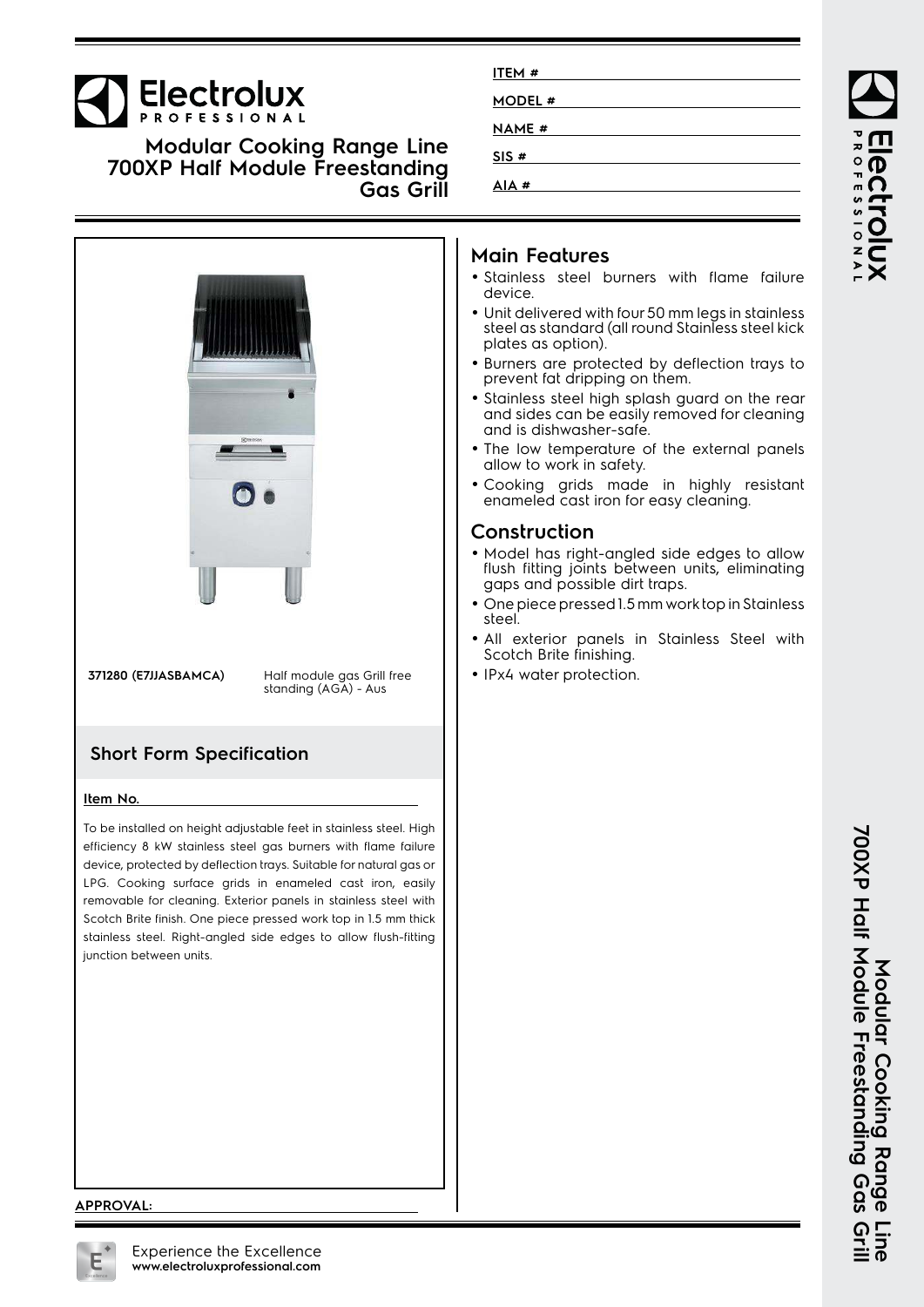

| <b>Included Accessories</b>                                                      |                   |        |
|----------------------------------------------------------------------------------|-------------------|--------|
| · 1 of Scraper for free standing grills                                          | <b>PNC 206422</b> |        |
| <b>Optional Accessories</b>                                                      |                   |        |
| • Junction sealing kit                                                           | PNC 206086        | ❏      |
| • Draught diverter, 120 mm diameter                                              | <b>PNC 206126</b> | ❏      |
| • Matching ring for flue condenser, 120<br>mm diameter                           | PNC 206127        | ∩      |
| Kit 4 wheels - 2 swivelling with brake<br>- it is mandatory to install Base      | <b>PNC 206135</b> | ❏      |
| support and wheels<br>• Flanged feet kit                                         | PNC 206136        | ❏      |
| • Frontal kicking strip for concrete                                             | <b>PNC 206147</b> | ∩      |
| installation, 400mm                                                              |                   |        |
| • Frontal kicking strip for concrete<br>installation, 800mm                      | PNC 206148        | ∩      |
| • Frontal kicking strip for concrete<br>installation, 1000mm                     | PNC 206150        | ❏      |
| • Frontal kicking strip for concrete<br>installation, 1200mm                     | <b>PNC 206151</b> | ❏      |
| • Frontal kicking strip for concrete<br>installation, 1600mm                     | <b>PNC 206152</b> | ∩      |
| • Frontal kicking strip, 400mm (not for<br>refr-freezer base)                    | <b>PNC 206175</b> | ❏      |
| • Frontal kicking strip, 800mm (not for<br>refr-freezer base)                    | <b>PNC 206176</b> | ❏      |
| • Frontal kicking strip, 1000mm (not for PNC 206177<br>refr-freezer base)        |                   | ❏      |
| • Frontal kicking strip, 1200mm (not for<br>refr-freezer base)                   | PNC 206178        | □      |
| • Frontal kicking strip, 1600mm (not for PNC 206179<br>refr-freezer base)        |                   | ❏      |
| • Kit 4 feet for concrete installation<br>(not for 900 line free standing grill) | <b>PNC 206210</b> | ❏      |
| • Pair of side kicking strips                                                    | PNC 206249        | ❏      |
| • Pair of side kicking strips for                                                | PNC 206265        | ∩      |
| concrete installation                                                            |                   |        |
| • Chimney upstand, 400mm                                                         | PNC 206303        | ❏      |
| • Right and left side handrails                                                  | PNC 206307        | ∩      |
| • Back handrail 800 mm                                                           | PNC 206308        | ❏      |
| • Flue condenser for 1/2 module, 120<br>mm diameter                              | PNC 206310        | ❏      |
| • Base support for feet or wheels -<br>400mm (700/900)                           | PNC 206366        | ❏      |
| • Base support for feet or wheels -<br>800mm (700/900)                           | PNC 206367        | ❏      |
| • Base support for feet or wheels -<br>1200mm (700/900)                          | PNC 206368        | ❏      |
| • Base support for feet or wheels -<br>1600mm (700/900)                          | PNC 206369        | ❏      |
| • Base support for feet or wheels -<br>2000mm (700/900)                          | PNC 206370        | ❏      |
| • Rear paneling - 600mm (700/900XP)                                              | PNC 206373        | ❏      |
| Rear paneling - 800mm (700/900)<br>$\bullet$                                     | PNC 206374        | ❏      |
| Rear paneling - 1000mm (700/900)<br>٠                                            | PNC 206375        | ❏      |
| Rear paneling - 1200mm (700/900)                                                 | PNC 206376        | ❏      |
| Kit town gas nozzles (G150) for 700<br>grill                                     | PNC 206389        | ∩      |
| • Stainless steel grids for free standing<br>wide grills (700XP)                 | PNC 206414        | $\Box$ |
| • Stainless steel grids with drain shape PNC 206415                              |                   | ❏      |

for free standing wide top grills

CE

(700XP)

## **Modular Cooking Range Line 700XP Half Module Freestanding Gas Grill**

| • Scraper for grids with drainage<br>channels - top grills | <b>PNC 206421</b> |     |
|------------------------------------------------------------|-------------------|-----|
| • Scraper for free standing grills                         | <b>PNC 206422</b> | □   |
| • Base support for feet/wheels (600mm)                     | <b>PNC 206431</b> | ∣ 1 |
| • 2 side covering panels for free standing<br>appliances   | <b>PNC 216000</b> | □   |
| • Frontal handrail, 400mm                                  | <b>PNC 216046</b> | ∣ 1 |
| • Frontal handrail, 800mm                                  | <b>PNC 216047</b> | l 1 |
| • Frontal handrail, 1200mm                                 | <b>PNC 216049</b> | □   |
| • Frontal handrail, 1600mm                                 | <b>PNC 216050</b> | □   |
| • Large handrail - portioning shelf,<br>400mm              | <b>PNC 216185</b> | H   |
| • Large handrail - portioning shelf,<br>800mm              | <b>PNC 216186</b> |     |
| Drocours rogulator for gas units                           | DNIC OSTOSE       |     |

• Pressure regulator for gas units PNC 927225 ❑

| Modular Cooking Range Line               |
|------------------------------------------|
| 700XP Half Module Freestanding Gas Grill |
|                                          |